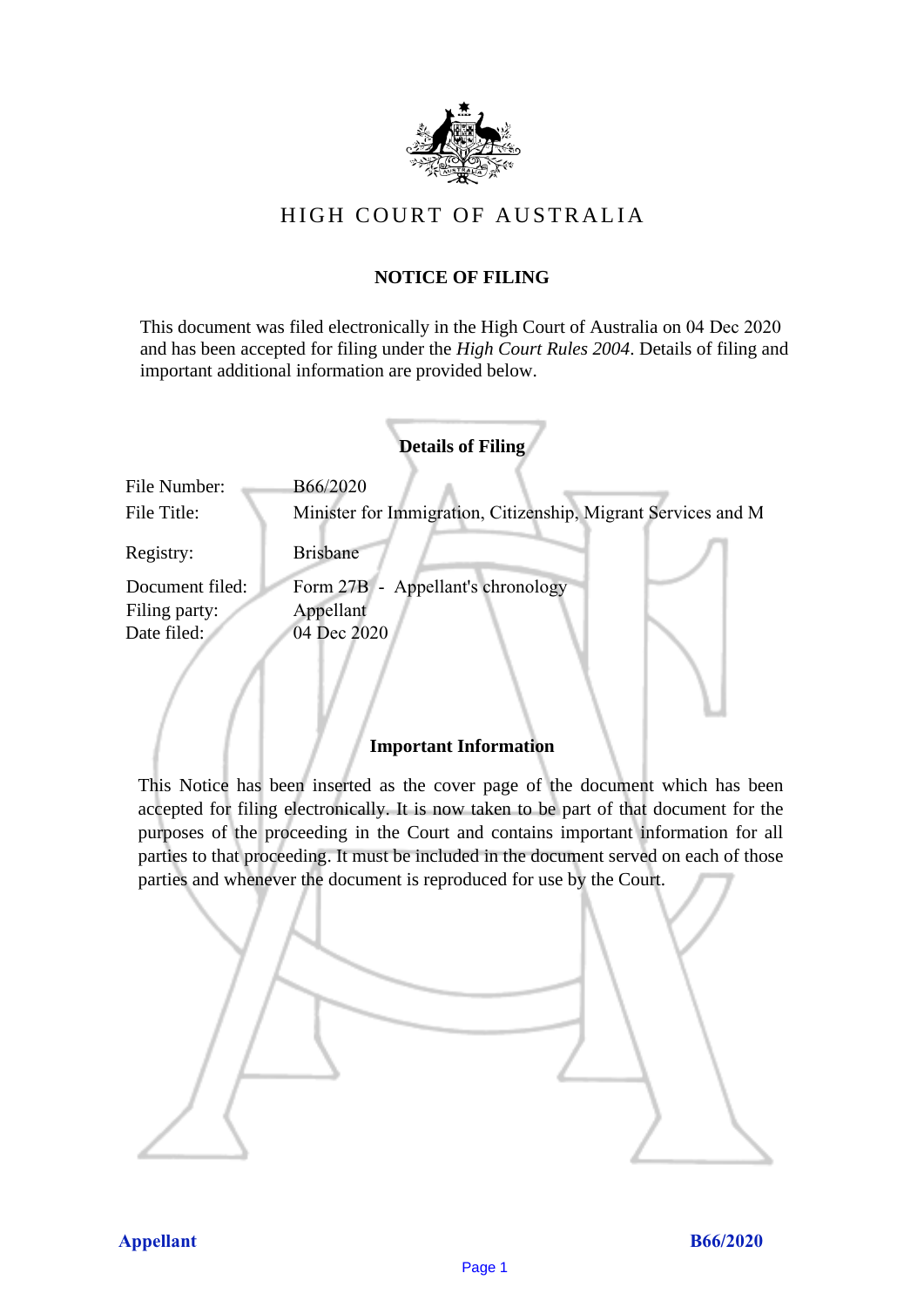#### B66 of 2020 B66/2020

## IN THE HIGH COURT OF AUSTRALIA B66 of 2020 BRISBANE REGISTRY BRISBANE REGISTRY

### BETWEEN:

# BETWEEN: **MINISTER FOR IMMIGRATION, CITIZENSHIP,**  MINISTER FOR IMMIGRATION, CITIZENSHIP, **MIGRANT SERVICES AND MULTICULTURAL AFFAIRS**  MIGRANT SERVICES AND MULTICULTURAL AFFAIRS

### 10 **DEANNA LYNLEY MOORCROFT**  DEANNA LYNLEY MOORCROFT

### **APPELLANT'S CHRONOLOGY**  APPELLANT'S CHRONOLOGY

#### **Part I: Certification**  Part I: Certification

### Part II: Chronology of principal events

| B66 of 2020                    | IN THE HIGH COURT OF AUSTRALIA                                                                                             | <b>BRISBANE REGISTRY</b> |  |  |
|--------------------------------|----------------------------------------------------------------------------------------------------------------------------|--------------------------|--|--|
|                                | MINISTER FOR IMMIGRATION, CITIZENSHIP,                                                                                     | <b>BETWEEN:</b>          |  |  |
|                                | MIGRANT SERVICES AND MULTICULTURAL AFFAIRS                                                                                 |                          |  |  |
| Appellant                      |                                                                                                                            |                          |  |  |
| and                            |                                                                                                                            |                          |  |  |
| <b>DEANNA LYNLEY MOORCROFT</b> |                                                                                                                            |                          |  |  |
| Respondent                     |                                                                                                                            |                          |  |  |
|                                | <b>APPELLANT'S CHRONOLOGY</b>                                                                                              |                          |  |  |
|                                |                                                                                                                            | Part I:                  |  |  |
|                                | Certification                                                                                                              |                          |  |  |
|                                | The Appellant certifies that this chronology is in a form suitable for publication on the                                  | internet.                |  |  |
|                                | <b>Chronology of principal events</b>                                                                                      | Part II:<br>Key:         |  |  |
|                                | Appellant's Book of Further Materials (AFM)                                                                                |                          |  |  |
|                                |                                                                                                                            | Core Appeal Book (CAB)   |  |  |
| Reference                      | <b>Event</b>                                                                                                               | <b>Date</b>              |  |  |
| CAB Tab 5 [7].                 | The Respondent was granted a special category visa<br>(the Visa).                                                          | 2 January 2018           |  |  |
| CAB Tab 5 [5], [7].            | The Visa was purportedly cancelled under<br>s 116(1)(e) of the Migration Act 1958 (Cth) (the                               | 3 January 2018           |  |  |
| CAB Tab 5 [7].                 | Act) (the cancellation decision).<br>The Respondent was detained under s 189 of the<br>Act pending removal from Australia. | 3 January 2018           |  |  |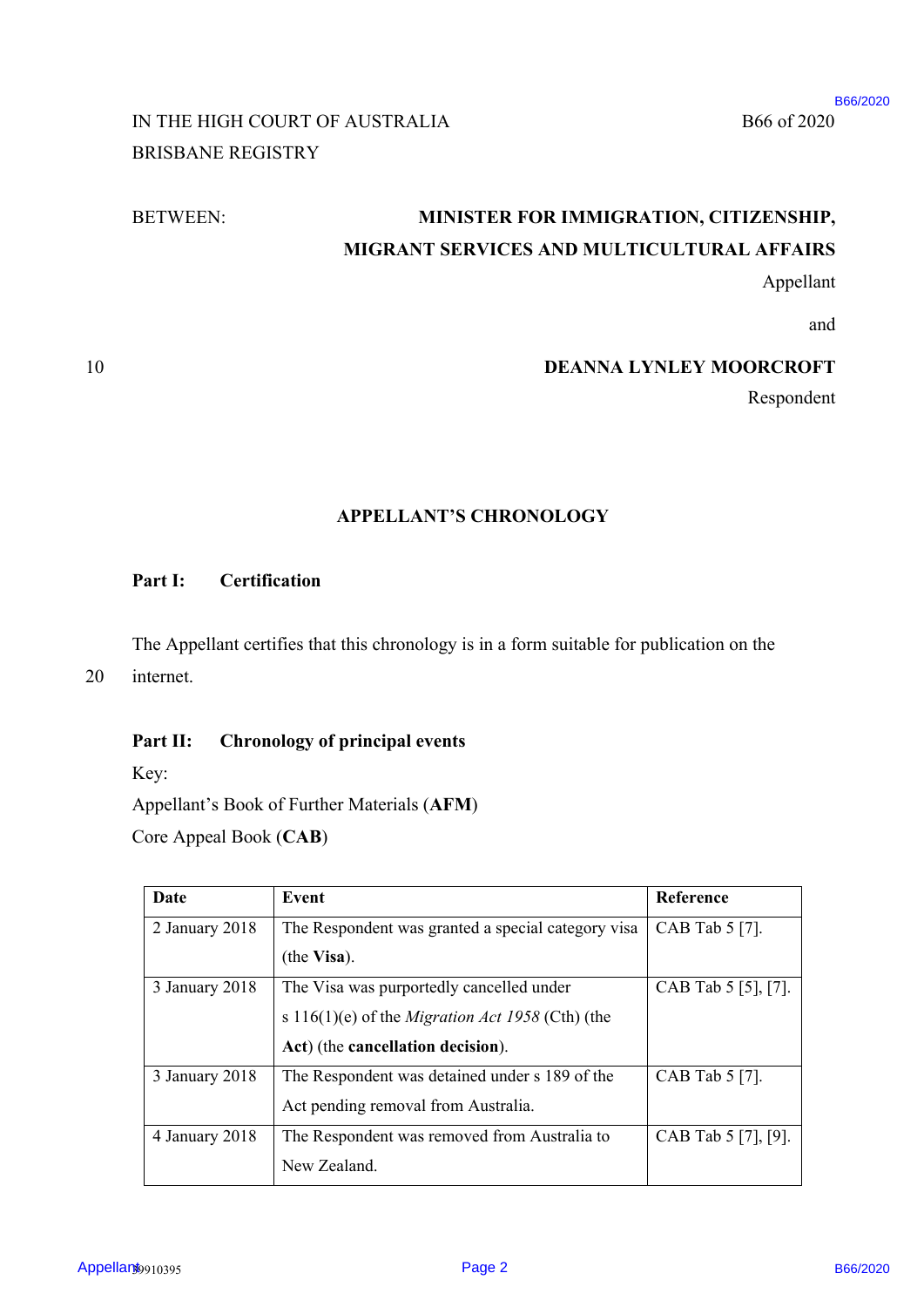| 7 February     | The Respondent applied to the Federal Circuit         | CAB Tab 5 [8].    |
|----------------|-------------------------------------------------------|-------------------|
| 2018           | Court of Australia (the FCCA) for judicial review     |                   |
|                | of the cancellation decision.                         |                   |
| 28 June 2018   | The cancellation decision was quashed by an order     | CAB Tab 5 [8].    |
|                | of the FCCA.                                          |                   |
| 29 January     | The Respondent arrived at the Gold Coast Airport      | CAB Tab 5 [9].    |
| 2019, at about | and applied for a special category visa.              |                   |
| 8.45am         |                                                       |                   |
| 29 January     | The Respondent was interviewed by a delegate of       | CAB Tab 5 [9];    |
| 2019, at about | the Appellant at the airport and was asked whether    | AFM Tabs 1 and 3  |
| 11.07am        | she had ever been removed, deported or excluded       | $[12]$ , $[13]$ . |
|                | from any country, including Australia. The            |                   |
|                | Respondent produced a letter from her solicitor       |                   |
|                | setting out the circumstances of her prior visa       |                   |
|                | cancellation and removal.                             |                   |
| 29 January     | A delegate of the Appellant refused to grant the      | CAB Tab 1.        |
| 2019, at about | Respondent a special category visa under $s$ 65(1)(b) |                   |
| 11.44am        | of the Act (the refusal decision).                    |                   |
| 29 January     | The Respondent applied to the FCCA for judicial       | AFM Tab 2.        |
| 2019           | review of the refusal decision.                       |                   |
| 11 February    | The Respondent files an amended application in the    | AFM Tab 4.        |
| 2019           | FCCA.                                                 |                   |
| 8 March 2019   | Hearing before the FCCA (Judge Vasta).                |                   |
| 8 March 2019   | The FCCA dismissed the Respondent's application.      | CAB Tabs 2 and 3. |
| 14 March 2019  | The Respondent appealed to the Federal Court of       | CAB Tab 4.        |
|                | Australia (the FCA) from the judgment of the          |                   |
|                | FCCA.                                                 |                   |
| 28 August 2019 | Hearing before the FCA (Collier J).                   |                   |
| 23 March 2020  | The FCA allowed the Respondent's appeal.              | CAB Tabs 5 and 6. |
| 29 October     | The High Court of Australia (the HCA) granted the     | CAB Tab 8.        |
| 2020           | Appellant special leave to appeal from the FCA's      |                   |
|                | judgment.                                             |                   |